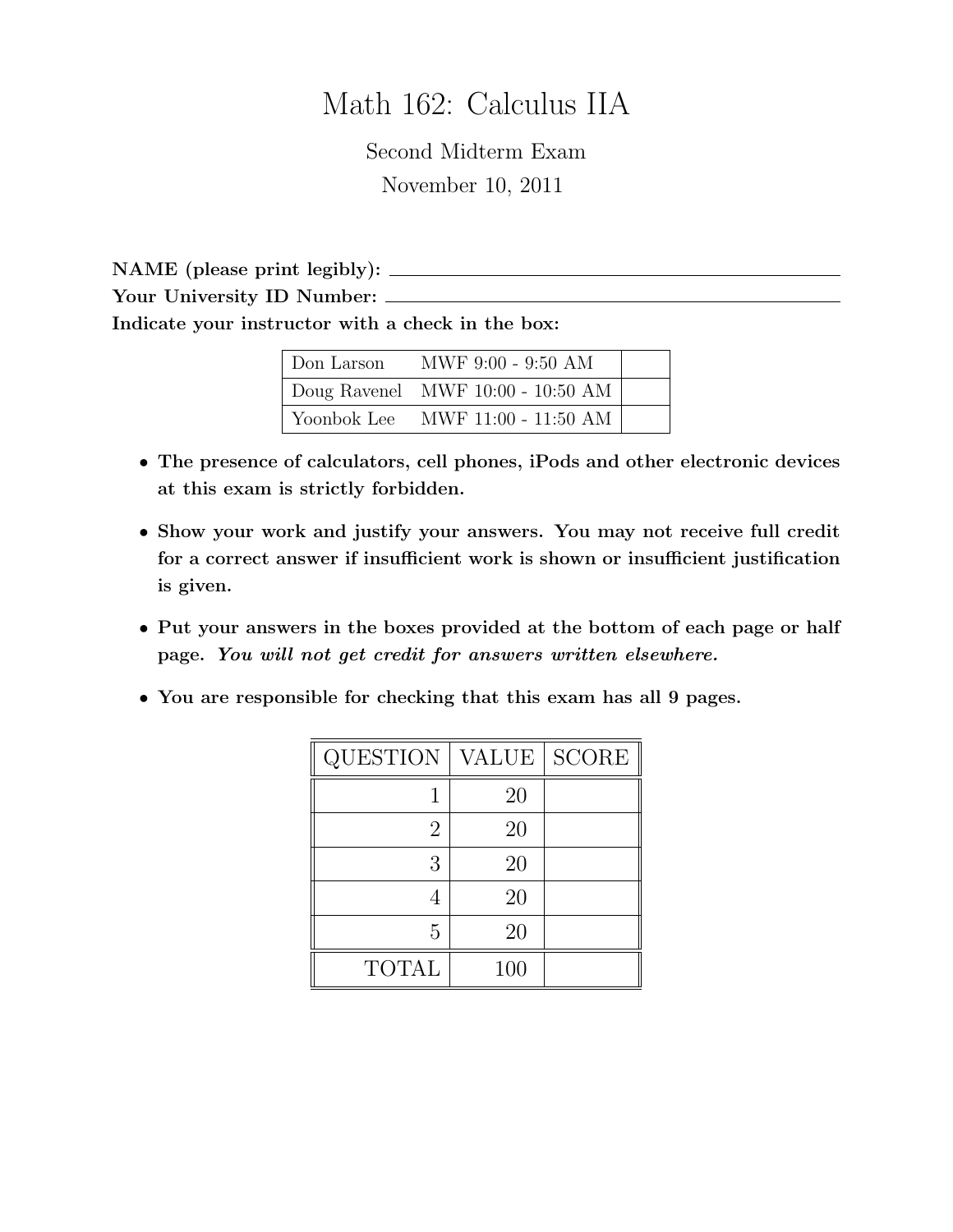(a) Compute the area of surface of revolution obtained by rotating the curve  $y = x^3$ , for  $0 \leq x \leq 1$ , about the *x*-axis.

ANSWER:

(b) Do the same for the curve  $y = |x|$ , for  $-1 \le x \le 1$ .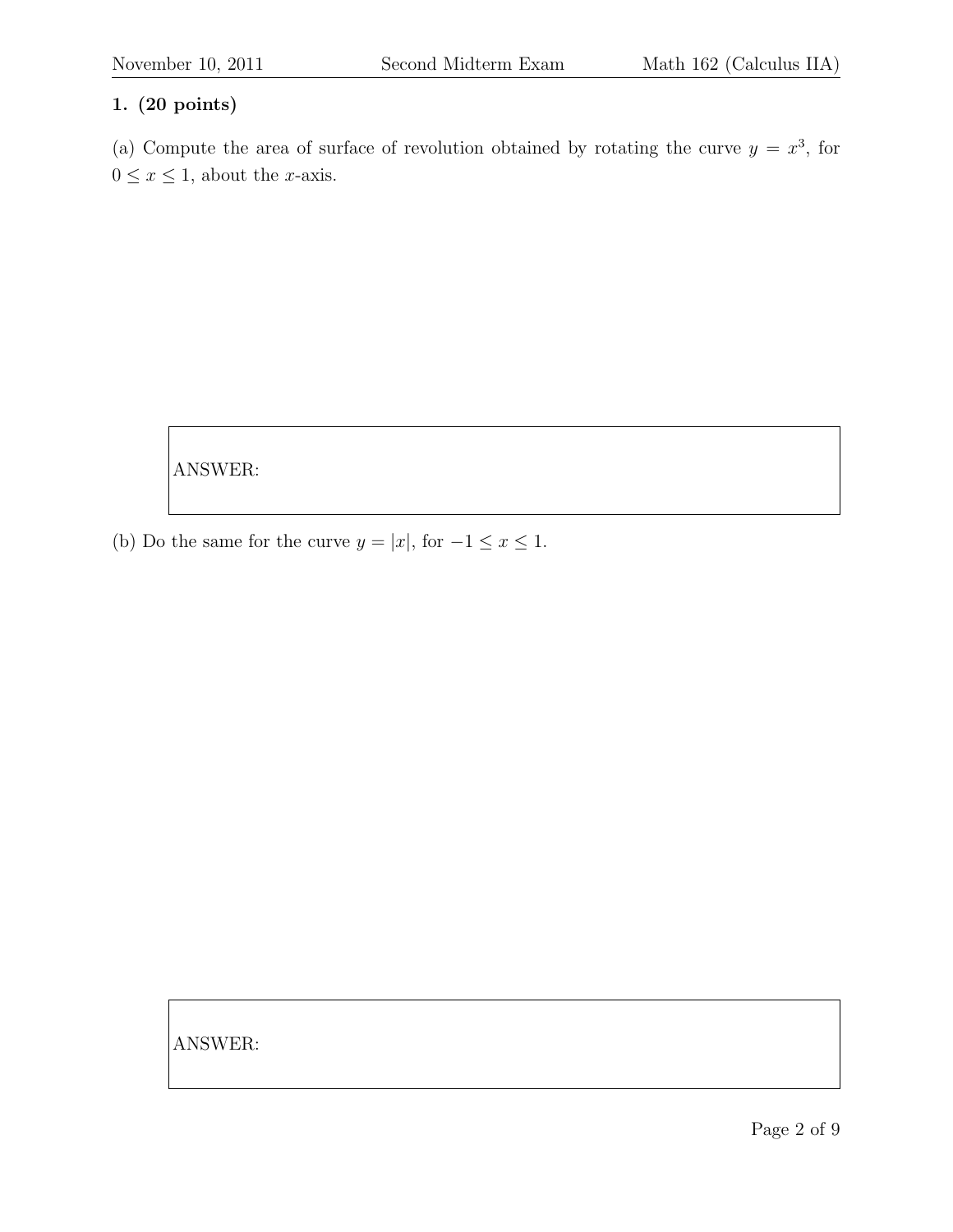Consider the parametric curve  $x = \sin(\pi t)$ ,  $y = t^2 + 2t$ , shown below for  $-2.4 \le t \le .4$ .



(a) At what point(s) is the tangent line horizontal? Do not use the picture to justify your answer!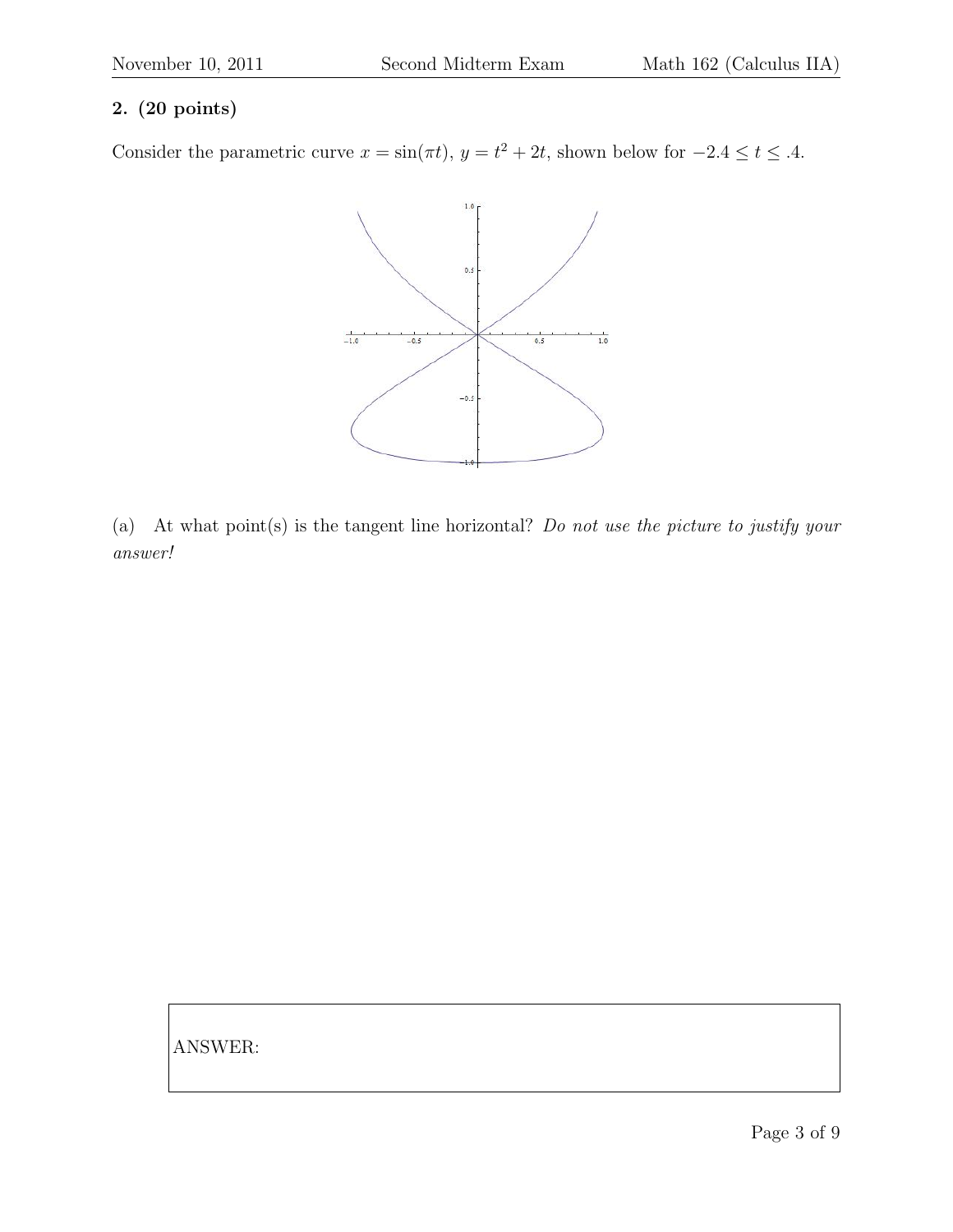(b) The curve passes through the origin twice. What are the slopes of the two tangent lines to the curve at the origin?

ANSWER:

(c) Find the equation of the form  $y = mx + b$  for the tangent at  $t = 1$ . (This point is not shown in the picture above.)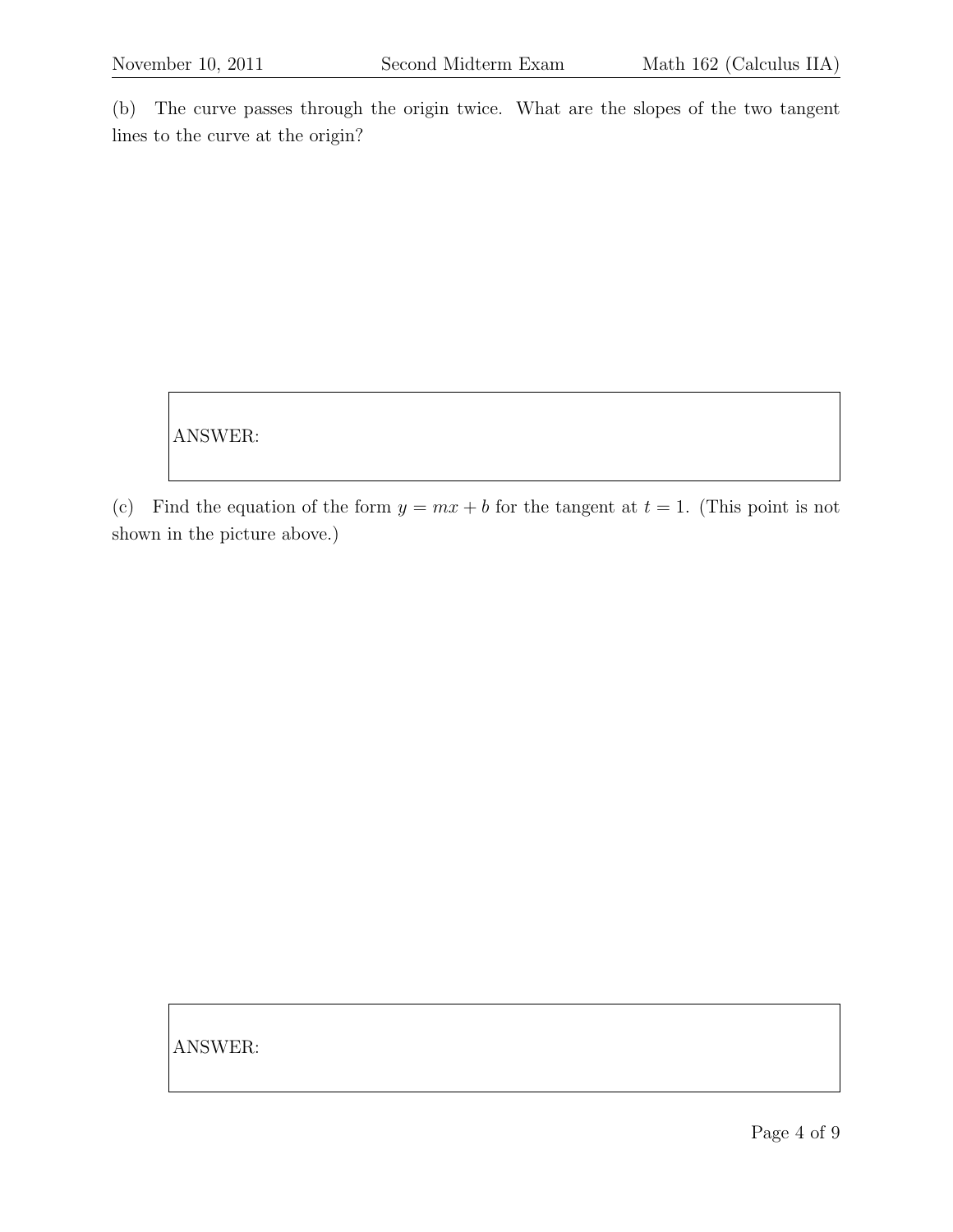Find the arc length of the parametric curve  $x = e^{-t} \sin(10t)$ ,  $y = e^{-t} \cos(10t)$ ,  $0 \le t < \infty$ , which is the spiral shown below.

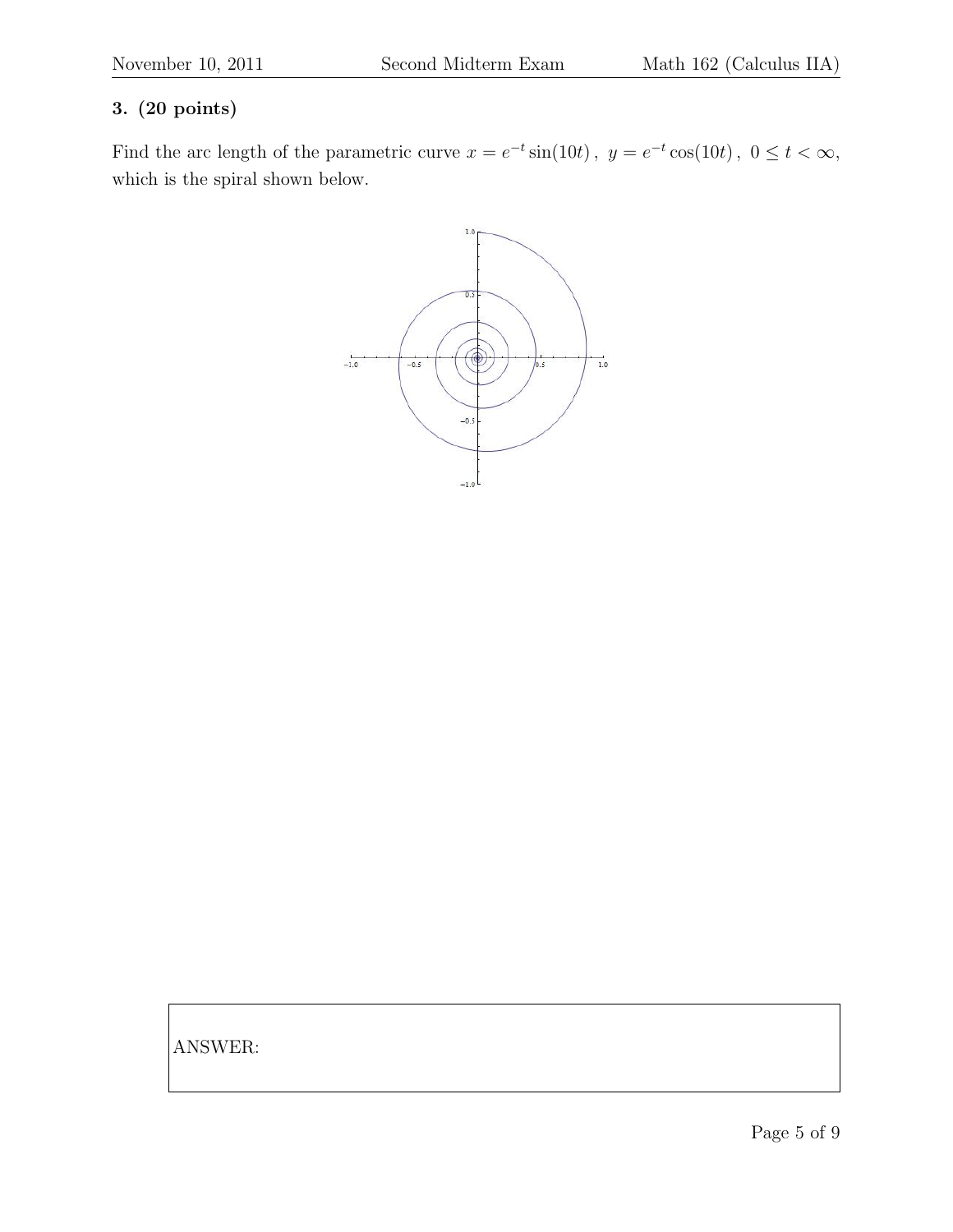(a) Calculate the arc length of the curve  $r = \theta^2 - 1$  for  $0 \le \theta \le \pi$ , which is shown below.

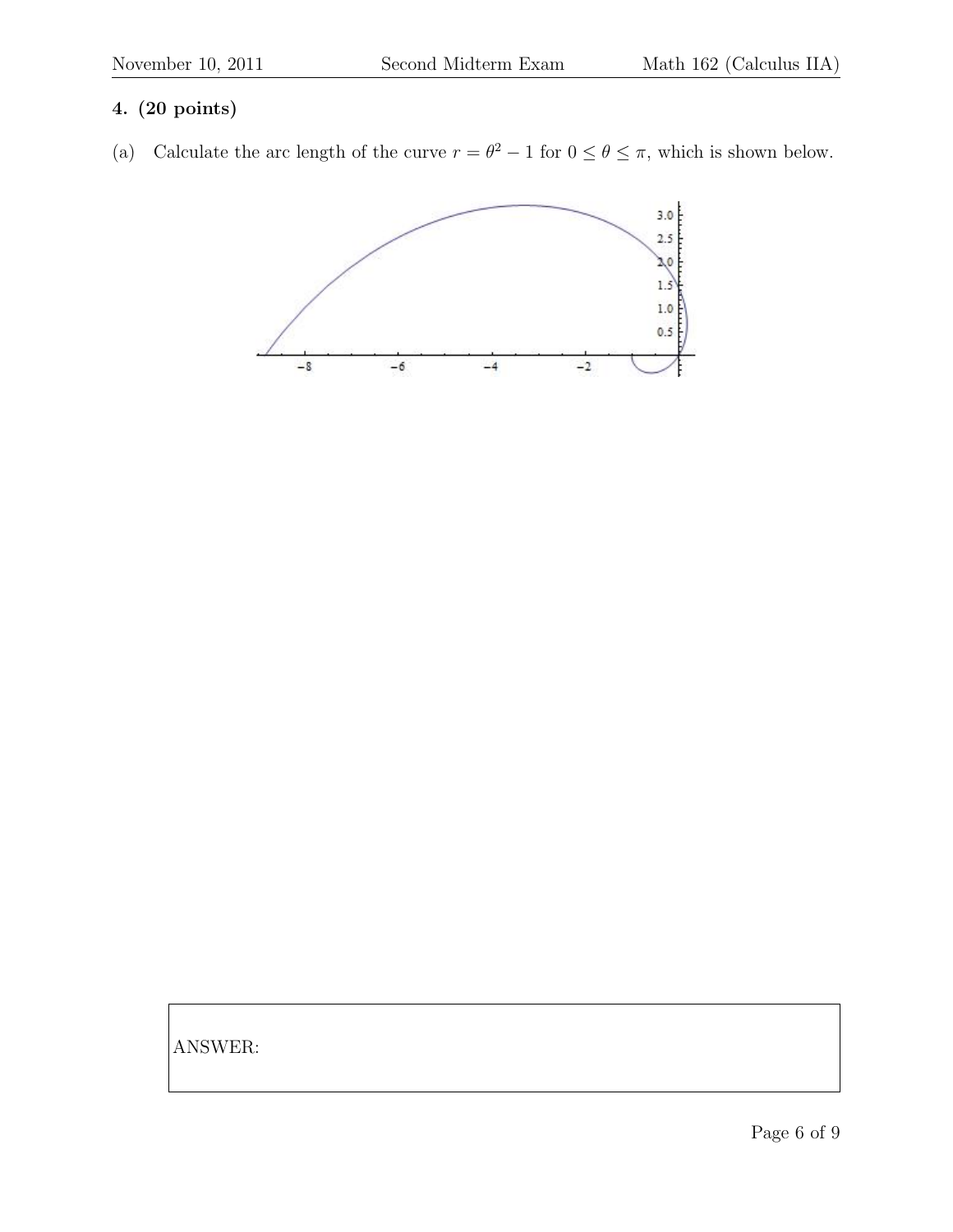(b) Use the polar coordinates area formula to calculate the area enclosed by the curve  $r=|\cos\theta|$  for  $0\leq\theta\leq2\pi,$  which is the "figure eight" shown below.

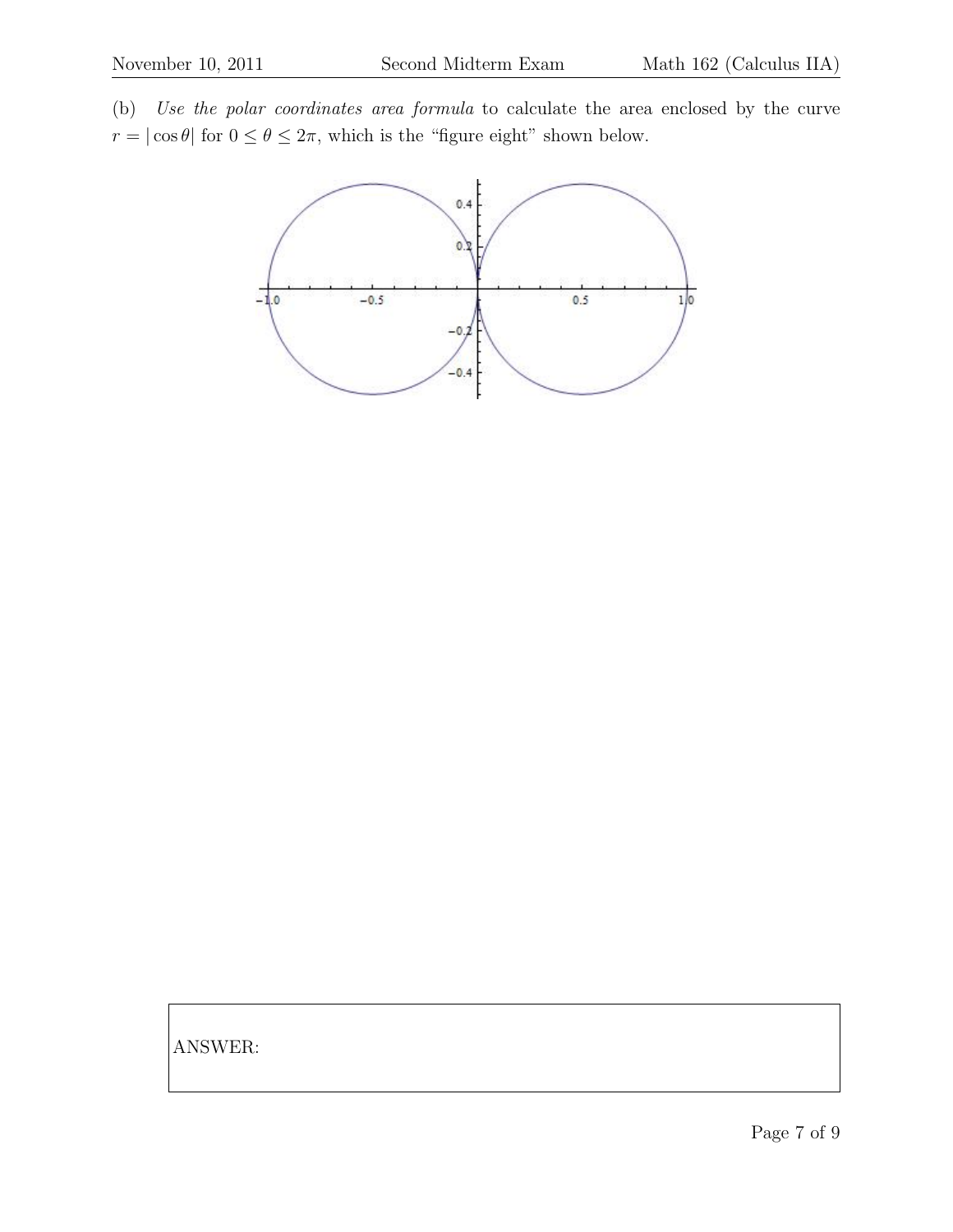(a) (5 points) Does the sequence  $\{a_n : n \geq 1\}$  with  $a_n = 1/\sqrt[3]{n}$  converge? Why or why not?

ANSWER:

(b) (5 points) Use L'Hôpital's Rule to show that for  $k > 0$ ,

 $\lim_{x \to \infty} x^k e^{-x} = k \lim_{x \to \infty} x^{k-1} e^{-x}.$